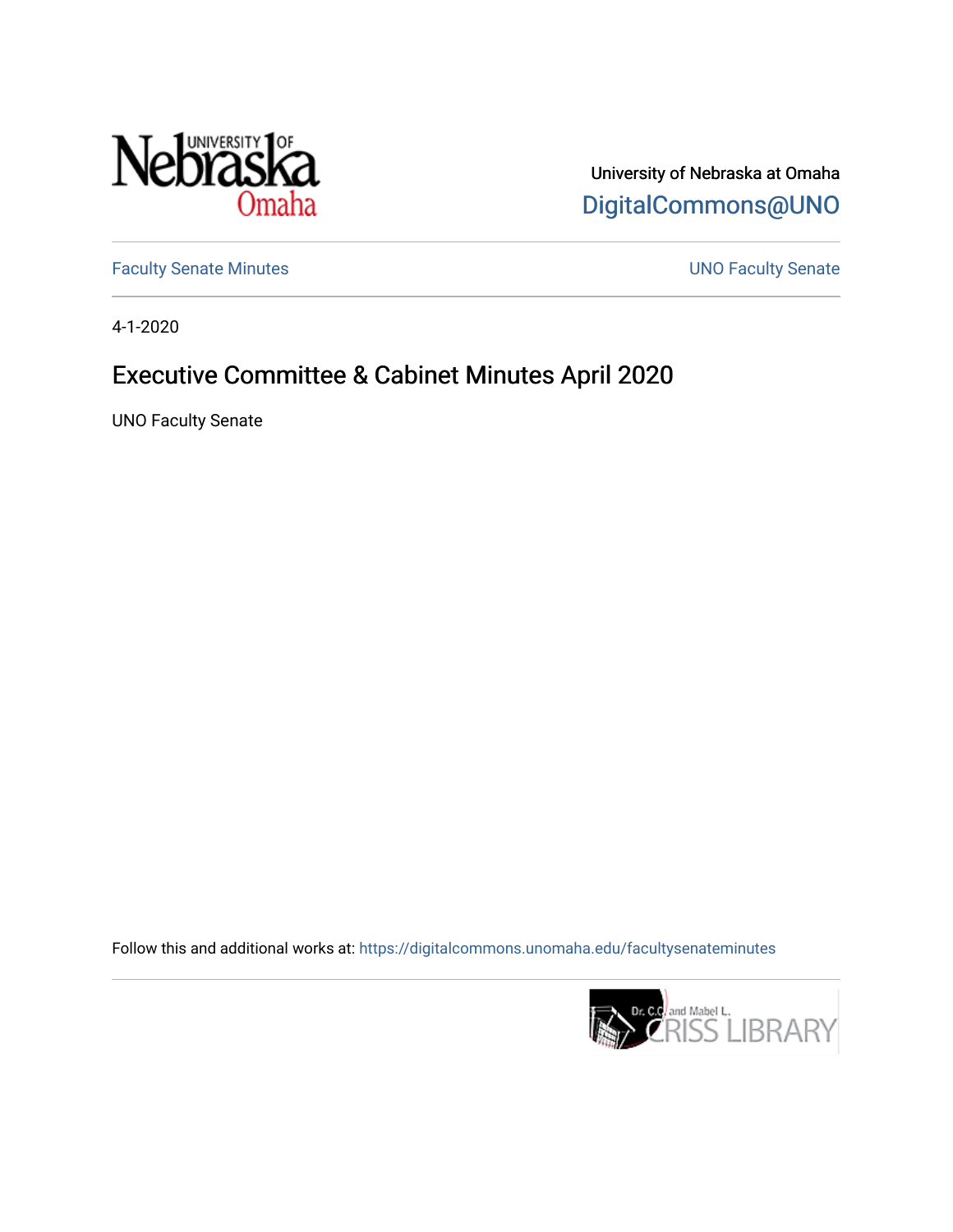

# **2019-2020 Executive Council Minutes Wednesday, April 1, 2020 Virtual Meeting**

**Members:** Cast-Brede, Davidson, Hale, Helm, Ostler, Qureshi, Schoenbeck, Surface, Woody

- **I. The meeting was called to order** at 2:00 p.m. by Senator Surface.
- **II. The minutes** of March 4, 2020 were approved as submitted.

# **III.Officers' Reports**

# **A. President's Report:** Senator Hale

*President Hale reported he has been on many Zoom meetings regarding planning efforts. He thanks the administration and NU level administration for all they have put into place, such as access to paid time off. Faculty have been emailing various questions to President Hale and he has forwarded these questions to Academic Affairs. Some issues that have come up with faculty include accessing content, notetaking, protection of video content, student privacy, and faculty privacy. Additionally, the May Commencement will not be in person. Instead it will be held on an online platform and digital diplomas will be dispersed. Dr. Gold will speak during the online commencement. Students will have the option to attend the in-person December 2020 Commencement. Lastly, 215 faculty have signed up on the cHarmony app.*

# **B. Secretary's Report on EO&A Meeting:** Senator Davidson

- **1.** EO&A Attendees: Kopp, Smith-Howell, Surface, Qureshi, Hale, Kamm, Pettid, Davidson
- **2.** COVID-19 Response procedures were discussed and the impact on university faculty, staff and students. SVC Kopp acknowledges all of the great work, many faculty around campus are doing to keep things running.
- **3.** Meeting adjourned at 2:55pm.

| Res.# | Date          | <b>Title</b>               | <b>Admin</b> | <b>Sent for</b> | Denied/     | Final                  |
|-------|---------------|----------------------------|--------------|-----------------|-------------|------------------------|
|       | <b>Senate</b> |                            | Accept       | <b>Senate</b>   | Deferred/   | <b>Action/Resolved</b> |
|       | <b>Passed</b> |                            |              | <b>Action</b>   | In Progress |                        |
| 4399  | 3/16/20       | <b>Temporary Emergency</b> | 3/17/20      |                 |             | Acknowledged           |
|       |               | <b>Attendance Policy</b>   |              |                 |             |                        |
| 4400  | 3/16/20       | Professorship              | 3/17/20      |                 |             | Acknowledged           |
|       |               | Committee                  |              |                 |             |                        |
| 4401  | 3/16/20       | Temporary Arts &           | 3/17/20      |                 |             | Acknowledged           |
|       |               | Sciences Replacement       |              |                 |             |                        |
|       |               | Senator                    |              |                 |             |                        |

**C.Treasurer's Report:** Senator Davidson reported on the March 2020 budget report.

# **IV. Standing Committee Reports**

# **A. Committee on Academic and Curricular Affairs:** Senator Woody

**1.** No meeting. No report.

*Executive Council Minutes 4/1/2020*

Executive Council Agenda 5/6/2020 – agenda attachment – pg1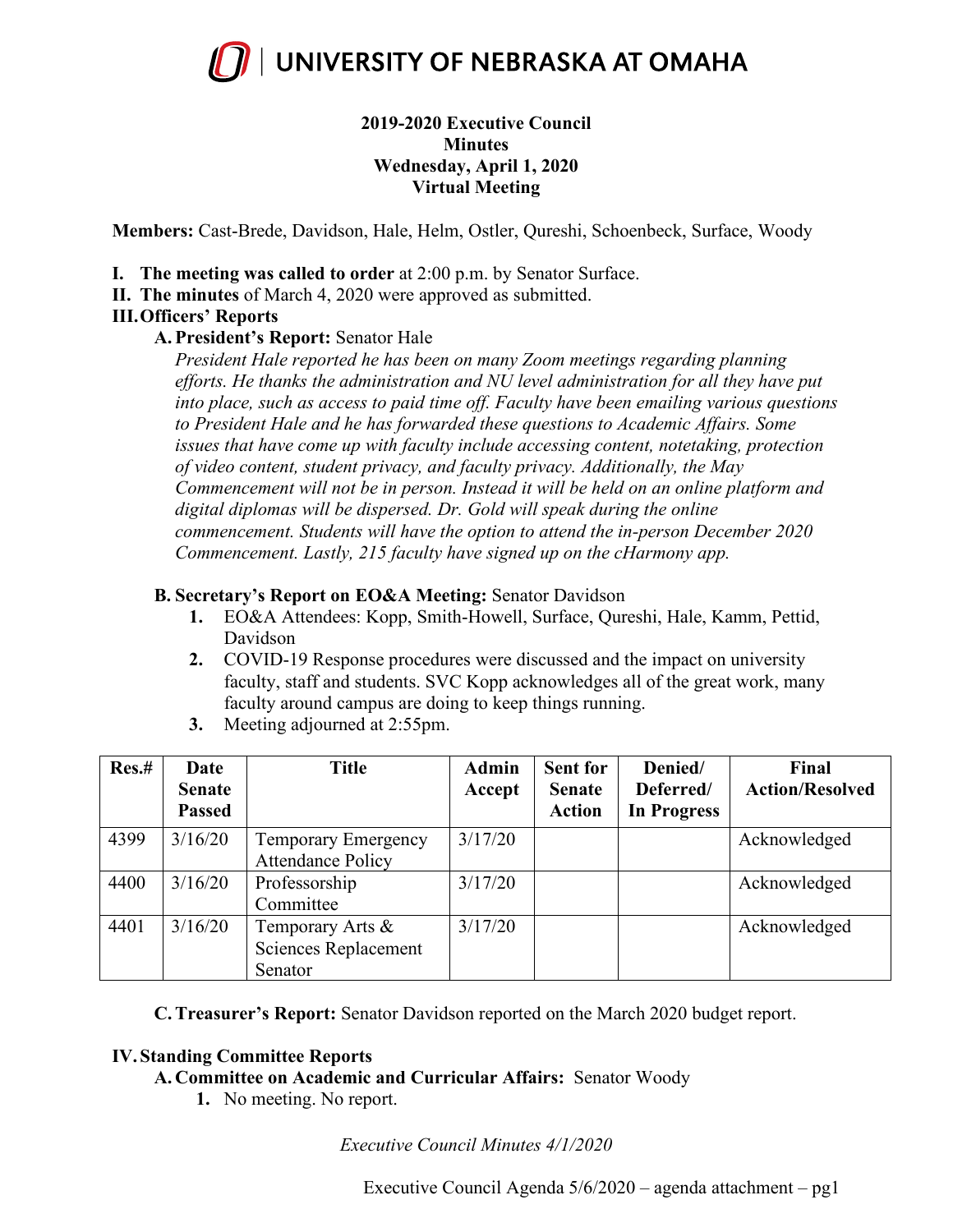## **B. Committee on Educational Resources & Services:** Senator Schoenbeck

- **1.** The committee worked via e-mail this month. We reviewed 63 applicants for the Paul Beck Memorial Scholarship. Given the funds available, we decided to award eight applicants – six undergraduates and two graduate students – at the amount of \$500 each.
	- Undergraduate awardees:
		- o Sydney Bonta
		- o Sofia Cormack
		- o Isaac Hiebert
		- o Justin Krug
		- o Claire Redinger
		- o Margarita Rodriguez
	- Graduate awardees:
		- o Brittany Kohl
		- o Zachary Smrcina

## **C. Faculty Personnel & Welfare Committee:** Senator Helm

## **1. Restroom Issues**

**a.** In the weeks prior to the two-week spring break, the Committee was contacted by several UNO faculty regarding the cleanliness and upkeep of campus restrooms. The specific reports were forwarded from the Committee to Custodial Services. Following a discussion with the Manager of Custodial Services the specific issues were immediately addressed. The Committee was also educated in how the University has implemented a Covid-19 plan for cleaning the Campus. As of the week of March 9th, restrooms were being cleaned early in the morning and "Touch Points" were being cleaned repeatedly throughout the day.

# **2. HR, Ombuds and BRT**

**a.** Following information received from several faculty concerning outcomes related to personnel complaints filed with Human Resources, the Behavioral Review Team and the Ombuds Service, the Committee agreed to research the related procedures and solutions.

#### **D. Committee on Goals and Directions:** Senator Ostler

- **1.** *Ongoing/Pending Items*
	- **a.** With the broad responsibility and response to the COVID19 university issues, the members of the Goals and Directions Committee have suspended looking into options for the advancement of Non-tenure track faculty as it relates to collective bargaining. We will continue to explore options for advancement outside the contract agreement for adjunct faculty, as well as full time faculty to the extent that those options are allowed within the current contract structure. This suspension includes the parallel work with the Ad Hoc Committee on Faculty Advancement.
- **2.** Solar Feasibility
	- **a.** The Solar Feasibility study conducted by Dr. Bing Chen has been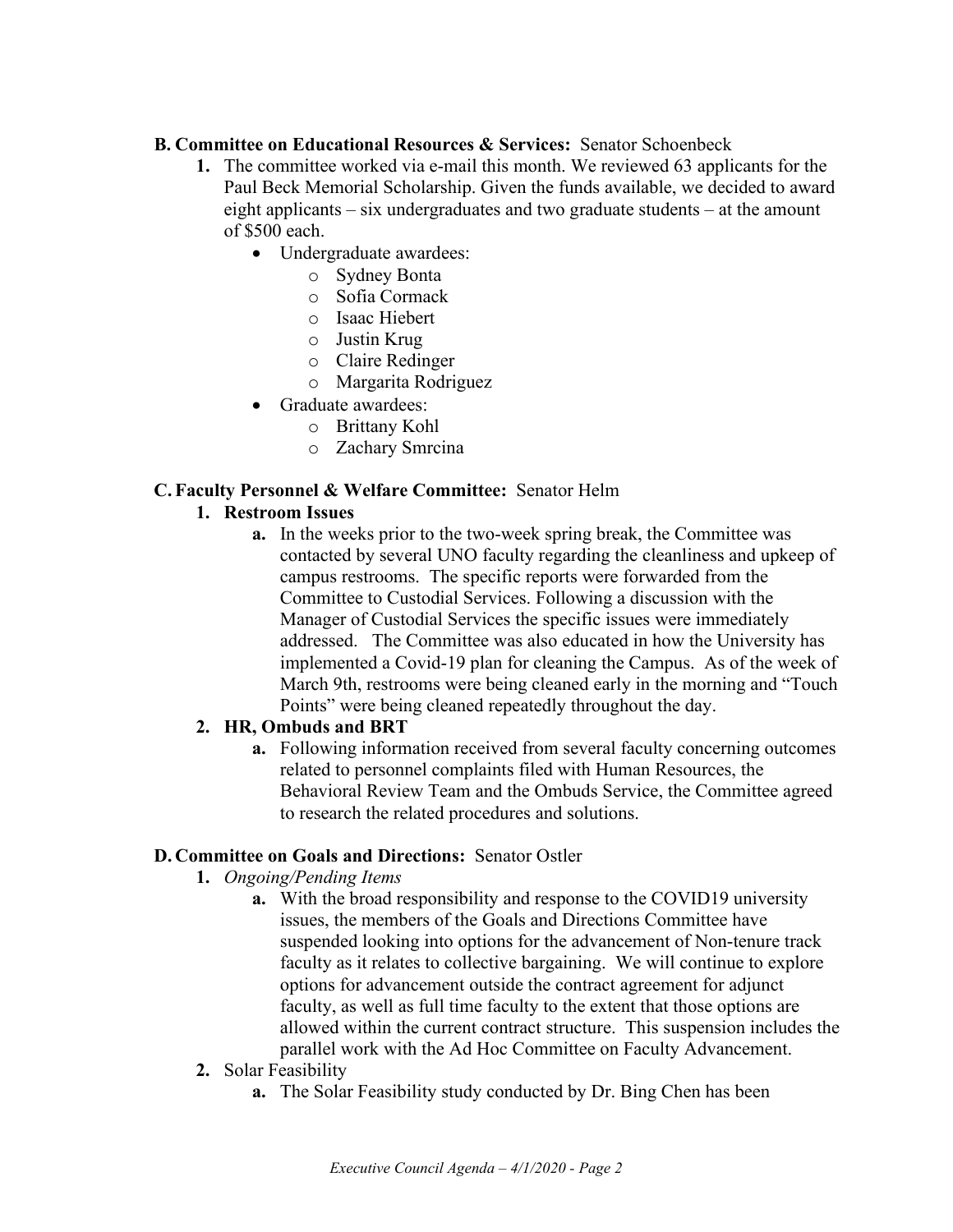forwarded to the Chancellor's office and is under review as time allows.

#### **E. Professional Development:** Senator Cast-Brede

- **1.** Student Health Insurance Plan: We will continue to monitor next year as a new committee is formed.
- **2.** Campus Policy Regarding Bringing Children to Work:
	- Committee solicited feedback on the draft policy from Staff Advisory Council. Chancellor's Commission on the Status of Women, and WiSTEM  $Pro^{\wedge}2$ .
	- Incorporated feedback into the policy (attached / changes are in red) (agenda attachment – pg. 11)
	- Committee plans to continue looking into emergency daycare services
	- Committee presenting the following resolution:

## **RESOLUTION: Change to Children in the Workplace Policy**

**WHEREAS,** the University of Nebraska at Omaha's Children in the Workplace policy requires advance approval from a supervisor before a UNO employee may be bring a child to work due to unavoidable circumstances;

**WHEREAS,** many unavoidable circumstances, such as snow days and daycare cancellations, provide little advance notice so that a UNO employee would have little time to contact their supervisor;

**WHEREAS,** certain employee groups, such as single parents and those of low socioeconomic status, are especially burdened by these circumstances, thus raising concerns of equity;

**WHEREAS,** the UNO Chancellor's Commission on the Status of Gender Equity, the UNO Staff Advisory Council, and the UNO WiSTEM Pro^2 organization have submitted positive feedback on the proposed policy;

**BE IT RESOLVED, that the UNO Faculty Senate does hereby recommend** and endorse the attached Children in the Workplace policy for adoption on the UNO Campus.

- **3.** Lactation Policy:
	- Committee solicited feedback on the draft policy from Staff Advisory Council. Chancellor's Commission on the Status of Women, and WiSTEM  $Pro^{\wedge}2$ .
	- Incorporated feedback into the policy (attached / changes are in red) (agenda attachment – pgs. 12-13)
	- Committee presenting the following resolution:

#### **RESOLUTION: Adoption of Lactation Policy**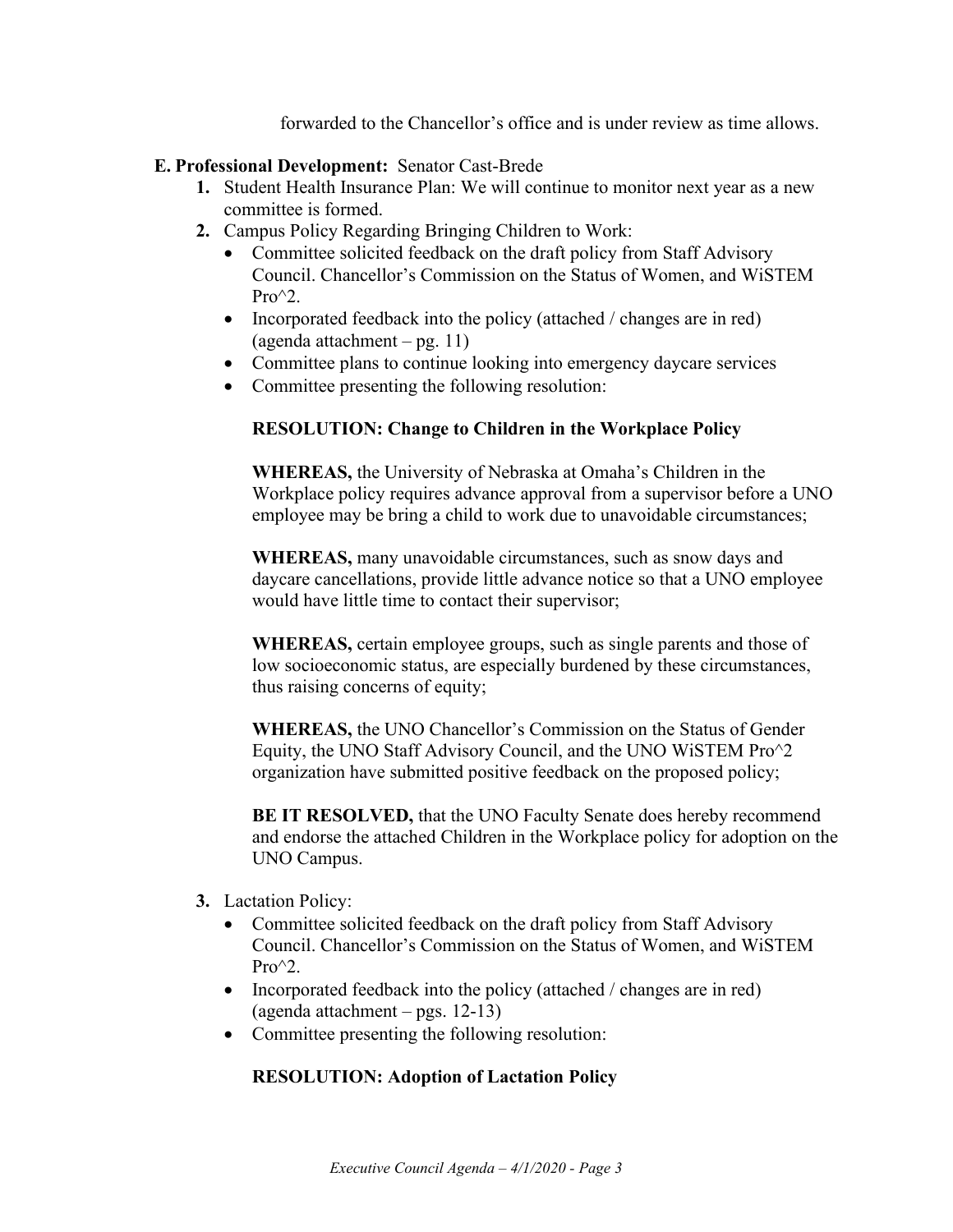**WHEREAS,** UNO does not have a campus wide policy to provide accommodations for lactating and breastfeeding mothers;

**WHEREAS,** a limited number of buildings on the UNO campus have dedicated space for lactating mothers;

**WHEREAS,** Section 7 of the Fair Labor Standards Act (amended March 2010) requires employers to provide nursing mothers break time to express breast milk

**WHEREAS,** the American Academy of Pediatrics (AAP) recommends breastfeeding for infants in the first six months and with a mixture of solid foods up to age three;

**WHEREAS,** the UNO Chancellor's Commission on the Status of Gender Equity, the UNO Staff Advisory Council, and the UNO WiSTEM Pro^2 organization have submitted positive feedback on the proposed lactation support policy;

**BE IT RESOLVED,** that the UNO Faculty Senate does hereby recommend and endorse the attached Lactation Support for Nursing Mothers Policy for adoption on the UNO Campus.

(Letter: CCSGE Faculty Senate Policy Endorsement March 2020 – agenda attachment – pg.  $14$ )

*Senator Cast-Brede did receive an email from SAC and they would like to vote on the policy at their April 14th meeting. They have a concern as to if this policy is exclusive to all staff. Additionally, once the policy is passed by SAC and Faculty Senate, the policy will still go through the traditional policy review process.* 

*Motion to definitely postpone IV.E.2 and IV.E.3 items to the following Executive Council Meeting. Seconded. Motion passes.* 

#### **F. Committee on Committees:** Senator Qureshi

- **1.** This committee would like to thank Matt for his hard work on the cHarmony app and for walking us through the admin section of the App. Further to our meeting, here are the selections of committee categories per committee member:
	- Academic and curricular Affairs Committee Amy
	- Educational Res and Services- Timi
	- Faculty Personnel and Welfare Tej
	- Goals and Directions- Howard
	- Professional Development –Derrick
- **2.** Here is what we will be doing:
	- **a.** Now April  $1<sup>st</sup>$  Each member will check the committee membership for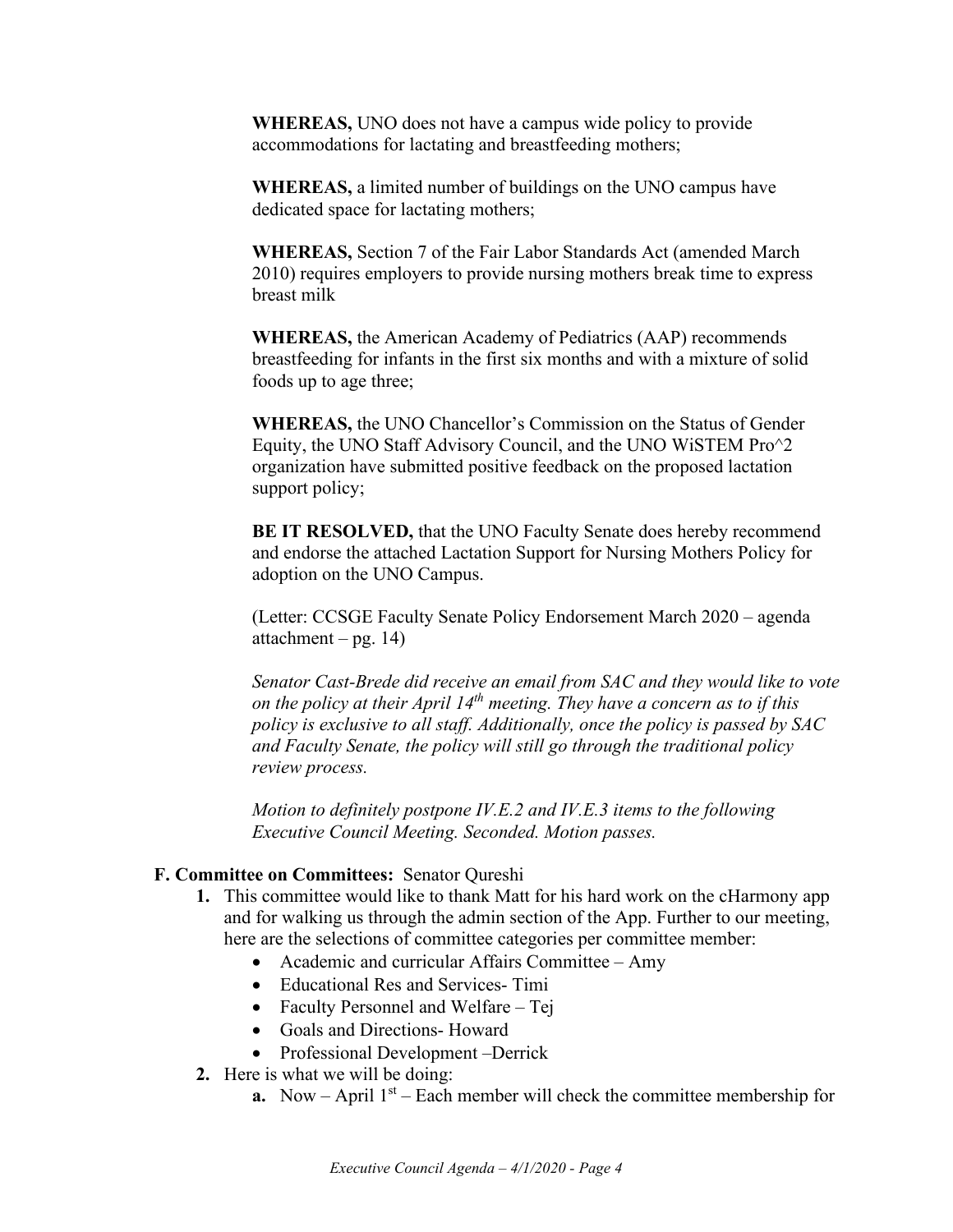the committees in their category. See: [https://www.unomaha.edu/faculty](https://www.unomaha.edu/faculty-senate/faculty-committees/index.php)[senate/faculty-committees/index.php](https://www.unomaha.edu/faculty-senate/faculty-committees/index.php) . Please add the members of the committees to the committees on the App. Matt will be sending an email out to all the committee members to ensure that they are on the App.

**b.** April  $1^{st}$ -22<sup>nd</sup> For vacant positions or for the positions with terms ending, Committee members will add people who have expressed interested in serving on the committees in their list/category. They will email the new committee members letting them know that they have been selected to serve on the committee for the term that is indicated for the vacancy. We ask that they respond to our emails by confirming their intention to serve on the committee you assigned them. This committee will meet over zoom on April  $22<sup>nd</sup>$  to wrap up any remaining vacancies or issues that may remain.

## **V. Other Faculty Senate Committees**

**A. Faculty Senate Budget Advisory Committee Report**: Ebdon, Eesley, and Hall

- **B. Ad hoc UNO-UNMC Faculty-to-Faculty Communication and Collaboration Committee:** Senator Kelly
- **C. Ad hoc Committee on Faculty Advancement:** Senator Ostler

## **VI. Non-Senate Committee Report(s)**

#### **VII.Unfinished Business**

## **A.Wellness Committee**

**1.** Senator Surface proposed for the Wellness Committee to fall under Faculty Senate Committees, "yellow sheet committees."

#### **VIII.For the Good of the Order**

# **IX.New Business**

**A. RESOLUTION:** Recording of Classroom Activities

**WHEREAS** All courses are moving temporarily online

**WHEREAS** Students are adjusting to a different modality of learning online and may struggle to take notes on synchronous video calls or class lectures.

**BE IT RESOLVED THAT** Faculty Senate recommends that all faculty make course audio/video materials available to their students when available. As part of this recommendation, faculty are encouraged to record and make available their zoom sessions and other synchronous class content.

Faculty are also encouraged to advise their students about digital etiquette, or "Netiquette", best practices for the responsible and respectful use of class-related audio/video materials. Netiquette is important for protecting academic freedom and the privacy of other students in the class.

**AND BE IT RESOLVED THAT** Faculty Senate endorses the attached temporary policy on recorded audio to be adopted by the UNO campus to protect faculty intellectual property and ensure proper online etiquette procedures are followed by students.